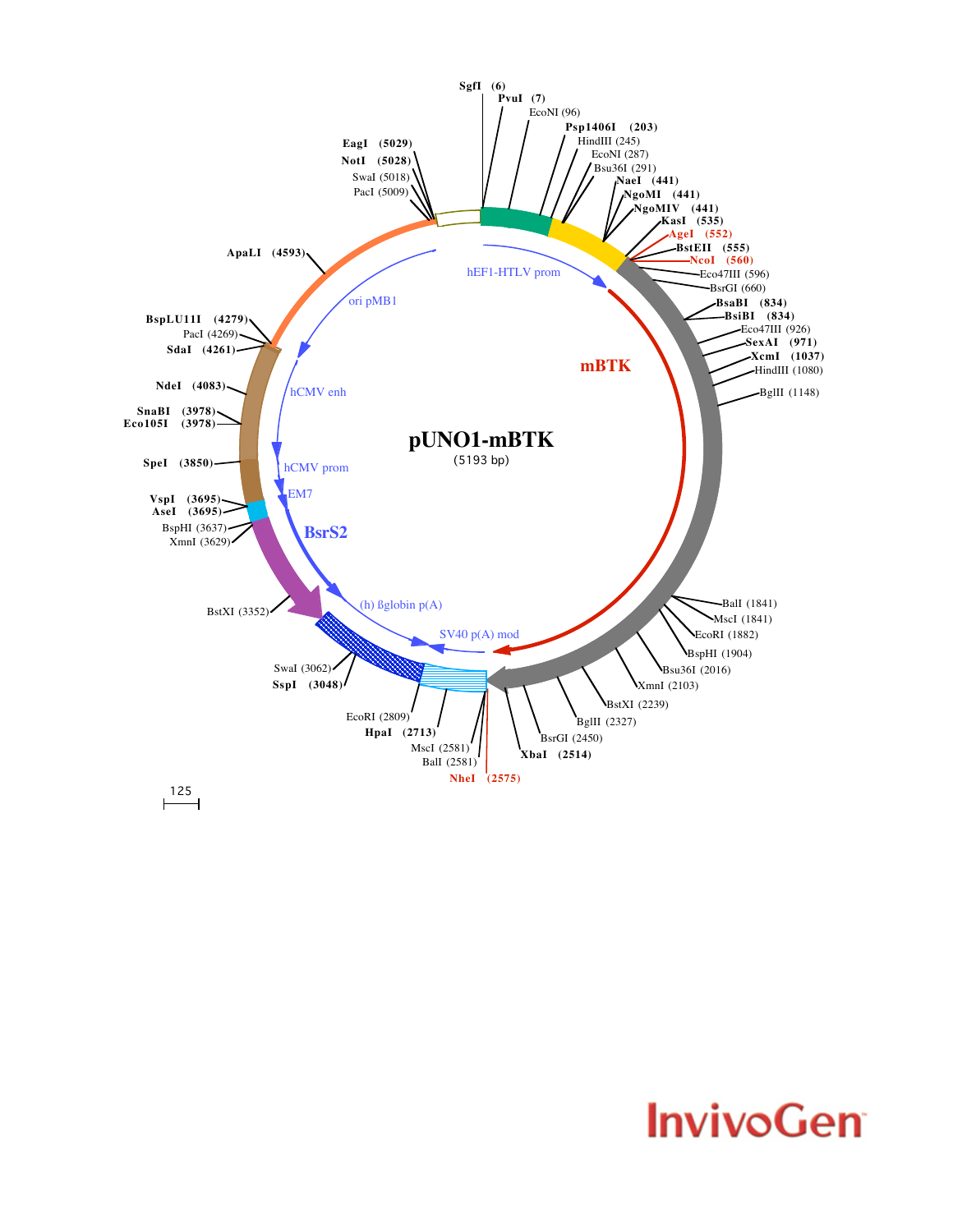**PvuI (7)**

EcoNI (96)

GGATCTGCGATCGCTCCGGTGCCCGTCAGTGGGCAGAGCGCACATCGCCCACAGTCCCCGAGAAGTTGGGGGGAGGGGTCGGCAATTGAACG GGTGCCTA 1 101 GAGAAGGTGGCGCGGGGTAAACTGGGAAAGTGATGTCGTGTACTGGCTCCGCCTTTTTCCCGAGGGTGGGGGAGAACCGTATATAAGTGCAGTAGTCGCC GTGAACGTTCTTTTTCGCAACGGGTTTGCCGCCAGAACACAGCTGAAGCTTCGAG GGGCTCGCATCTCTCCTTCACGCGCCCGCCGCCCTACCTGAGGCC 301 GCCATCCACGCCGGTTGAGTCGCGTTCTGCCGCCTCCCGCCTGTGGTGCCTCCTGAACTGCGTCCGCCGTCTAGGTAAGTTTAAAGCTCAGGTCGAGACC GGGCCTTTGTCCGGCGCTCCCTTGGAGCCTACCTAGACTCAGCCGGCTCTCCACGCTTTGCCTGACCCTGCTTGCTCAACTCTACGTCTTTGTTTCGTTT 401 501 TCTGTTCTGCGCCGTTACAGATCCAAGCTGTGACCGGCGCCTACCTGAGATCACCGGTCACCATGGCTGCAGTGATACTGGAGAGCATCTTTCTGAAGCG CTCCCAGCAGAAAAAGAAAACATCACCTTTAAACTTCAAGAAGCGCCTGTTTCTCTTGACTGTACACAAACTTTCATACTATGAATATGACTTTGAACGT 601 GGGAGAAGAGGCAGTAAGAAAGGTTCAATAGATGTTGAGAAGATCACCTGTGTTGAAACAGTAATTCCTGAAAAAAATCCCCCACCAGAAAGACAGATTC 701 CGAGGAGAGGTGAGGAGTCTAGTGAAATGGAACAGATTTCAATCATTGAAAGGTTCCCGTACCCATTCCAGGTTGTATATGATGAAGGACCTCTCTATGT 801 901 TTTCTCCCCAACTGAAGAGCTGAGAAAGC**G C**TGGATTCACCAGCTCAAAAATGTAATCCGGTACAATAGTGACCTGGTACAGAAATACCATCCTTGCTTC 1001 TGGATTGATGGACAGTATCTCTGCTGCTCTCAGACAGCCAAGAATGCTATGGGCTGCCAAATTTTGGAGAACAGGAATGGAAGCTTAAAACCTGGGAGTT 1101 CTCATCGAAAAACGAAAAAGCCTCTTCCCCCTACCCCAGAGGAAGATCAGATCTTGAAAAAACCGCTTCCCCCGGAGCCAACAGCAGCAGCAATCTCCAC 1201 AACCGAGCTGAAAAAGGTCGTGGCCCTTTATGATTACATGCCAATGAACGCAAATGACTTACAATTGCGAAAGGGCGAGGAGTATTTTATCCTGGAGGAG 1301 AGCAACTTACCGTGGTGGCGAGCACGAGATAAAAATGGGCAGGAAGGCTACATCCCAAGTAACTATATCACTGAAGCTGAGGACTCCATAGAGATGTATG AGTGGTATTCCAAGCACATGACTCGAAGTCAAGCTGAGCAACTGCTAAAGCAAGAGGGGAAAGAAGGAGGTTTCATTGTCAGAGACTCCAGCAAAGCTGG 1401 1501 AAAATACACCGTGTCTGTGTTTGCTAAATCTACTGGGGAGCCTCAAGGGGTGATCCGCCATTACGTTGTGTGTTCCACGCCACAGAGCCAGTATTACCTG 1601 GCTGAGAAACACCTCTTCAGCACCATCCCTGAGCTCATTAACTACCATCAACACACTCTGCAGGCCTCATATCCAGGCTGAAATATCCTGTGTCTAAAC 1701 AAAACAAAAACGCGCCTTCTACTGCAGGCCTGGGCTATGGATCATGGAAATTGATCCAAAGGACCTCACCTTCTTGAAGGAGCTTGGGACTGGACAATT 1801 CGGTGTCGTGAAATATGGGAAGTGGAGGGGCCAATATGATGTGGCCATCAAGATGATCAGAGAAGGTTCCATGTCGGAGGATGAATTCATTGAAGAAGCC 1901 AAAGTCATGATGAATCTTTCCCATGAGAAGCTGGTGCAGTTGTATGGCGTCTGCACCAAACAACGCCCCATCTTCATCATCACCGAGTACATGGCTAATG 2001 GCTGCCTCTTGAACTACCTGAGGGAGATGCGGCACCGCTTCCAGACACAGCAGCTGCTTGAGATGTGCAAAGATGTCTGTGAAGCAATGGAATACTTGGA 2101 GTCGAAGCAGTTCCTTCACAGAGACCTGGCAGCTCGAAACTGTTTGGTAAACGATCAAGGAGTTGTGAAAGTATCTGACTTTGGCCTGTCTAGGTATGTC 2201 CTTGATGATGAGTACACCAGCTCTGTAGGCTCCAAGTTTCCAGTCCGGTGGTCTCCACCAGAAGTGCTTATGTATAGCAAGTTCAGCAGCAAATCTGACA 2301 TCTGGGCTTTTTGGGGTTTTAATGTGGGAGATCTACTCCCTGGGGAAGATGCCGTATGAGAGATTTACTAACAGTGAGACAGCAGAACACATTGCTCAAGG 2401 CTTACGTCTCTACAGGCCTCATCTGGCATCAGAGAGGGTATATACCATCATGTACAGCTGCTGGCACGAGAAAGCAGATGAACGTCCTAGTTTCAAAATT M A A V I L E S I F L K R 1 S Q Q K K K T S P L N F K K R L F L L T V H K L S Y Y E Y D F E R G R R G S K K G S I D V E K I T C V E T V I P E K N P P P E R Q I 4 7 P R R G E E S S E M E Q I S I I E R F P Y P F Q V V Y D E G P L Y V 8 0 F S P T E E L R K R W I H Q L K N V I R Y N S D L V Q K Y H P C F W I D G Q Y L C C S Q T A K N A M G C Q I L E N R N G S L K P G S 147 180NS H R K T K K P L P P T P E E D Q I L K K P L P P E P T A A P I S T T E L K K V V A L Y D Y M P M N A N D L Q L R K G E E Y F I L E E 213 247 PS N L P W W R A R D K N G Q E G Y I P S N Y I T E A E D S I E M Y E W Y S K H M T R S Q A E Q L L K Q E G K E G G F I V R D S S K A G 280 K Y T V S V F A K S T G E P Q G V I R H Y V V C S T P Q S Q Y Y L 313 347 PA E K H L F S T I P E L I N Y H Q H N S A G L I S R L K Y P V S K Q N K N A P S T A G L G Y G S W E I D P K D L T F L K E L G T G Q F 380 G V V K Y G K W R G Q Y D V A I K M I R E G S M S E D E F I E E A K V M M N L S H E K L V Q L Y G V C T K Q R P I F I I T E Y M A N 447 480NG CLL NY LREM R H R F Q T Q Q L LEM C K D V C E A M E Y L E S K Q F L H R D L A A R N C L V N D Q G V V K V S D F G L S R Y V 513 L D D E Y T S S V G S K F P V R W S P P E V L M Y S K F S S K S D 547 580NI WAF G V L M W E I Y S L G K M P Y E R F T N S E T A E H I A Q G L R L Y R P H L A S E R V Y T I M Y S C W H E K A D E R P S F K I 613**SgfI (6) Psp1406I** (203) **HindIII** (245) **EcoNI** (287) Bsu36I (291) **NaeI (441) NgoMI (441) NgoMIV (441) KasI (535) AgeI (552) BstEII (555) NcoI (560)** Eco47III (596) BsrGI (660) **BsaBI (834) BsiBI (834)** Eco47III (926) **SexAI** (971) **XcmI (1037)** HindIII (1080) BglII (1148) BalI (1841) MscI (1841) EcoRI (1882) BspHI (1904) Bsu36I (2016) XmnI (2103) BstXI (2239) BglII (2327) BsrGI (2450) 201  $13$  $113$  $413$